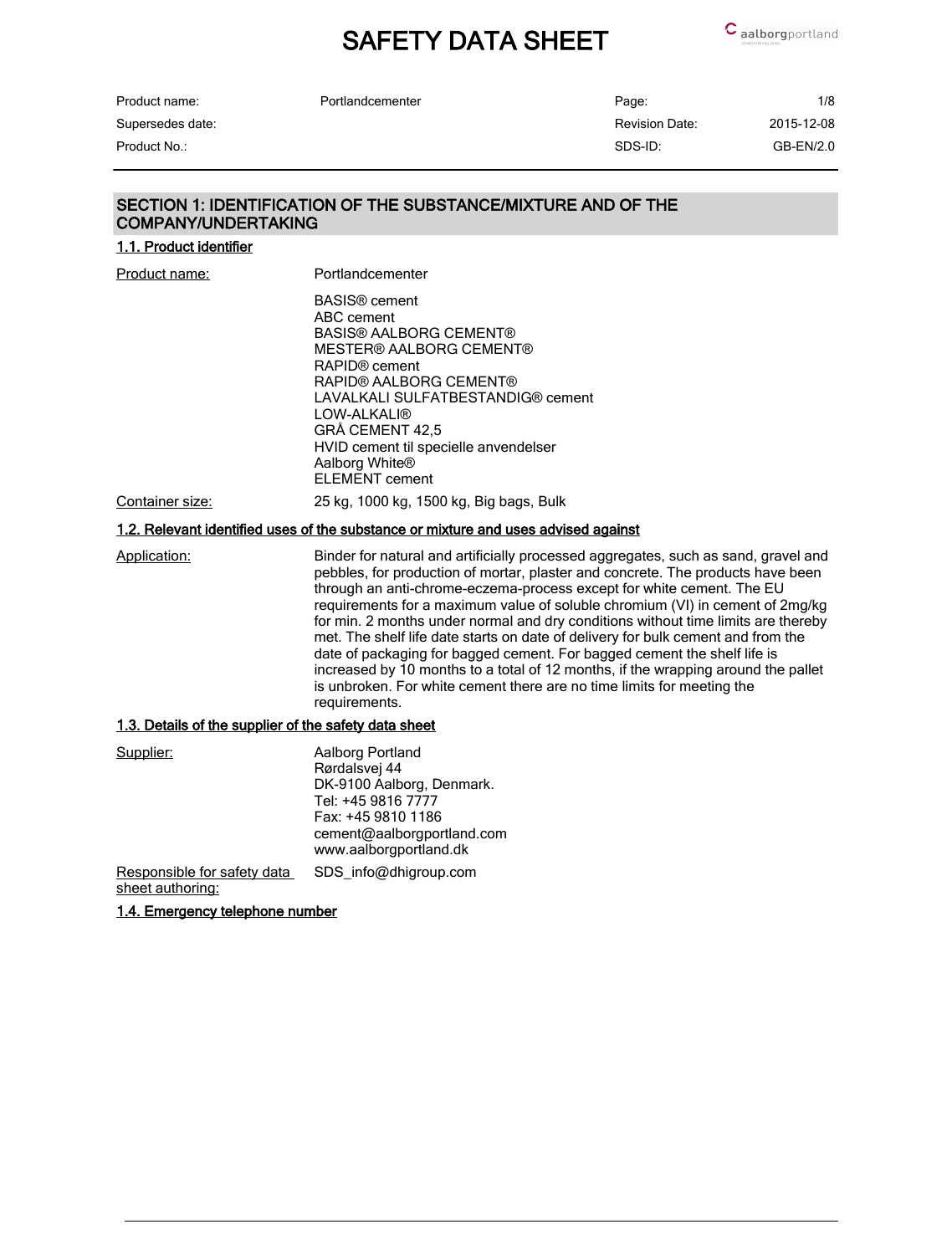| Product name:    | Portlandcementer | Page:          | 2/8        |
|------------------|------------------|----------------|------------|
| Supersedes date: |                  | Revision Date: | 2015-12-08 |
| Product No.:     |                  | SDS-ID:        | GB-EN/2.0  |

#### SECTION 2: HAZARDS IDENTIFICATION

#### 2.1. Classification of the substance or mixture

The product is classified:

CLP: Eye Dam. 1;H318 - Skin Irrit. 2;H315 - Skin Sens. 1B;H317 - STOT SE 3;H335

2.2. Label elements



|                    | <b>DANGER</b>                                                                                                                                                                                                                                |
|--------------------|----------------------------------------------------------------------------------------------------------------------------------------------------------------------------------------------------------------------------------------------|
| Contains:          | <b>Portland Cement</b>                                                                                                                                                                                                                       |
| H315               | Causes skin irritation.                                                                                                                                                                                                                      |
| H317               | May cause an allergic skin reaction.                                                                                                                                                                                                         |
| H318               | Causes serious eye damage.                                                                                                                                                                                                                   |
| H335               | May cause respiratory irritation.                                                                                                                                                                                                            |
| P <sub>102</sub>   | Keep out of reach of children.                                                                                                                                                                                                               |
| P <sub>260</sub>   | Do not breathe dust.                                                                                                                                                                                                                         |
| P <sub>280</sub>   | Wear protective gloves, eye and face protection.                                                                                                                                                                                             |
| P305/351/338       | IF IN EYES: Rinse cautiously with water for several minutes. Remove contact<br>lenses, if present and easy to do. Continue rinsing.                                                                                                          |
| P310               | Immediately call a POISON CENTER/doctor.                                                                                                                                                                                                     |
| P <sub>501</sub>   | Dispose of contents/container in accordance with local regulations.                                                                                                                                                                          |
| 2.3. Other hazards |                                                                                                                                                                                                                                              |
| PBT/vPvB:          | This product does not contain any PBT or vPvB substances.                                                                                                                                                                                    |
| Other:             | Frequent inhalation of dust over a long period of time increases the risk of<br>developing lung diseases.<br>Contains: Calcium oxide. When mixed with water it will form calcium hydroxide<br>which has a corrosive effect on skin and eyes. |

#### SECTION 3: COMPOSITION/INFORMATION ON INGREDIENTS

#### 3.2. Mixtures

The product contains: cement .

CLP: The following substances shall be indicated according to legislation:

| $\frac{9}{6}$ : | CAS-No.:   | $EC$ No.: | REACH Rea.<br>No:        | Chemical name:         | Hazard classification:                                              | Notes: |
|-----------------|------------|-----------|--------------------------|------------------------|---------------------------------------------------------------------|--------|
| 60-100          | 65997-15-1 | 266-043-4 | $\overline{\phantom{a}}$ | <b>Portland Cement</b> | <b>Skin Irrit. 2:H315</b><br>Eye Dam. 1; H318<br>Skin Sens. 1, H317 |        |

References: The full text for all hazard statements is displayed in section 16.

STOT SE 3;H335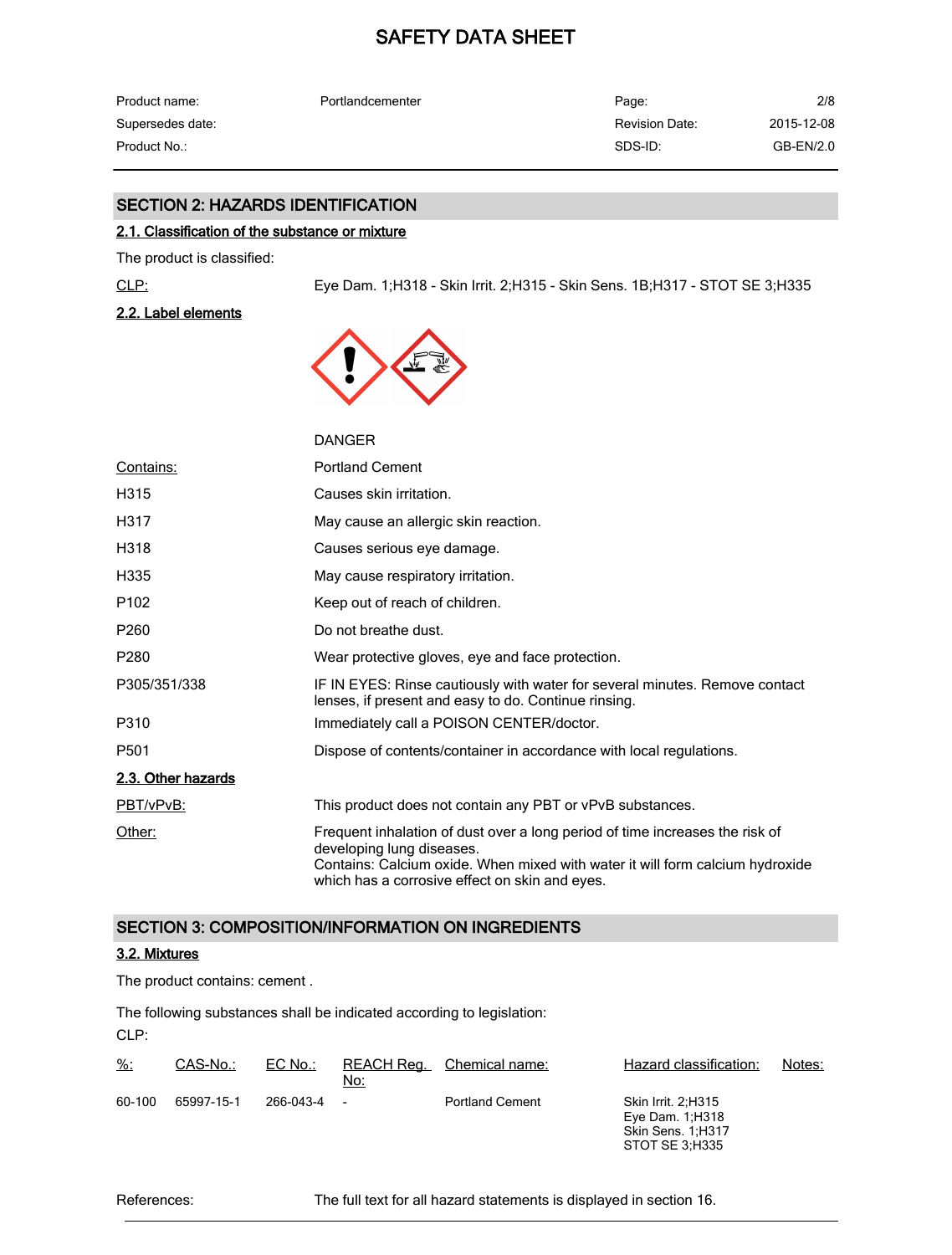| Product name:    | Portlandcementer | Page:                 | 3/8         |
|------------------|------------------|-----------------------|-------------|
| Supersedes date: |                  | <b>Revision Date:</b> | 2015-12-08  |
| Product No.:     |                  | SDS-ID:               | $GB-EN/2.0$ |

#### SECTION 4: FIRST AID MEASURES

|  |  | 4.1. Description of first aid measures |
|--|--|----------------------------------------|
|  |  |                                        |

| Inhalation:   | Move injured person into fresh air and keep person calm under observation. If<br>uncomfortable: Seek hospital and bring these instructions.                                                                                             |
|---------------|-----------------------------------------------------------------------------------------------------------------------------------------------------------------------------------------------------------------------------------------|
| Skin contact: | Remove contaminated clothing immediately and wash skin with soap and water.<br>In case of rashes, wounds or other skin disorders: Seek medical attention and<br>bring along these instructions.                                         |
| Eye contact:  | Do not rub eye. Immediately flush with plenty of water for up to 15 minutes.<br>Remove any contact lenses and open eyelids widely. If irritation persists:<br>Continue flushing during transport to hospital. Bring these instructions. |
| Ingestion:    | Immediately rinse mouth and drink plenty of water or milk. Keep person under<br>observation. Do not induce vomiting. If vomiting occurs, keep head low. Transport<br>immediately to hospital and bring along these instructions.        |
|               | 4.2. Most important symptoms and effects, both acute and delayed                                                                                                                                                                        |

Symptoms/effects: See section 11 for more detailed information on health effects and symptoms.

#### 4.3. Indication of any immediate medical attention and special treatment needed

Medical attention/treatments: Not known.

#### SECTION 5: FIREFIGHTING MEASURES

#### 5.1. Extinguishing media

Extinguishing media: Use fire-extinguishing media appropriate for surrounding materials.

#### 5.2. Special hazards arising from the substance or mixture

Specific hazards: Water used for fire extinguishing, which has been in contact with the product, may be corrosive.

#### 5.3. Advice for firefighters

Protective equipment for fire- Selection of respiratory protection for fire fighting: follow the general fire fighters: precautions indicated in the workplace. In case of contact with water used for fire extinguishing, use chemical resistant protective suit.

#### SECTION 6: ACCIDENTAL RELEASE MEASURES

#### 6.1. Personal precautions, protective equipment and emergency procedures

| Personal precautions:          | Avoid inhalation of dust. Avoid contact with eyes and prolonged skin contact. Use |
|--------------------------------|-----------------------------------------------------------------------------------|
|                                | work methods which minimise dust production.                                      |
| 6.2. Environmental precautions |                                                                                   |

| Environmental | The product should not be dumped in nature but collected and delivered |
|---------------|------------------------------------------------------------------------|
| precautions:  | according to agreement with the local authorities.                     |

#### 6.3. Methods and material for containment and cleaning up

Methods for cleaning up: Remove spillage with vacuum cleaner. If not possible, collect spillage with shovel, broom or the like.

#### 6.4. Reference to other sections

| References: | For personal protection, see section 8. |
|-------------|-----------------------------------------|
|             | For waste disposal, see section 13.     |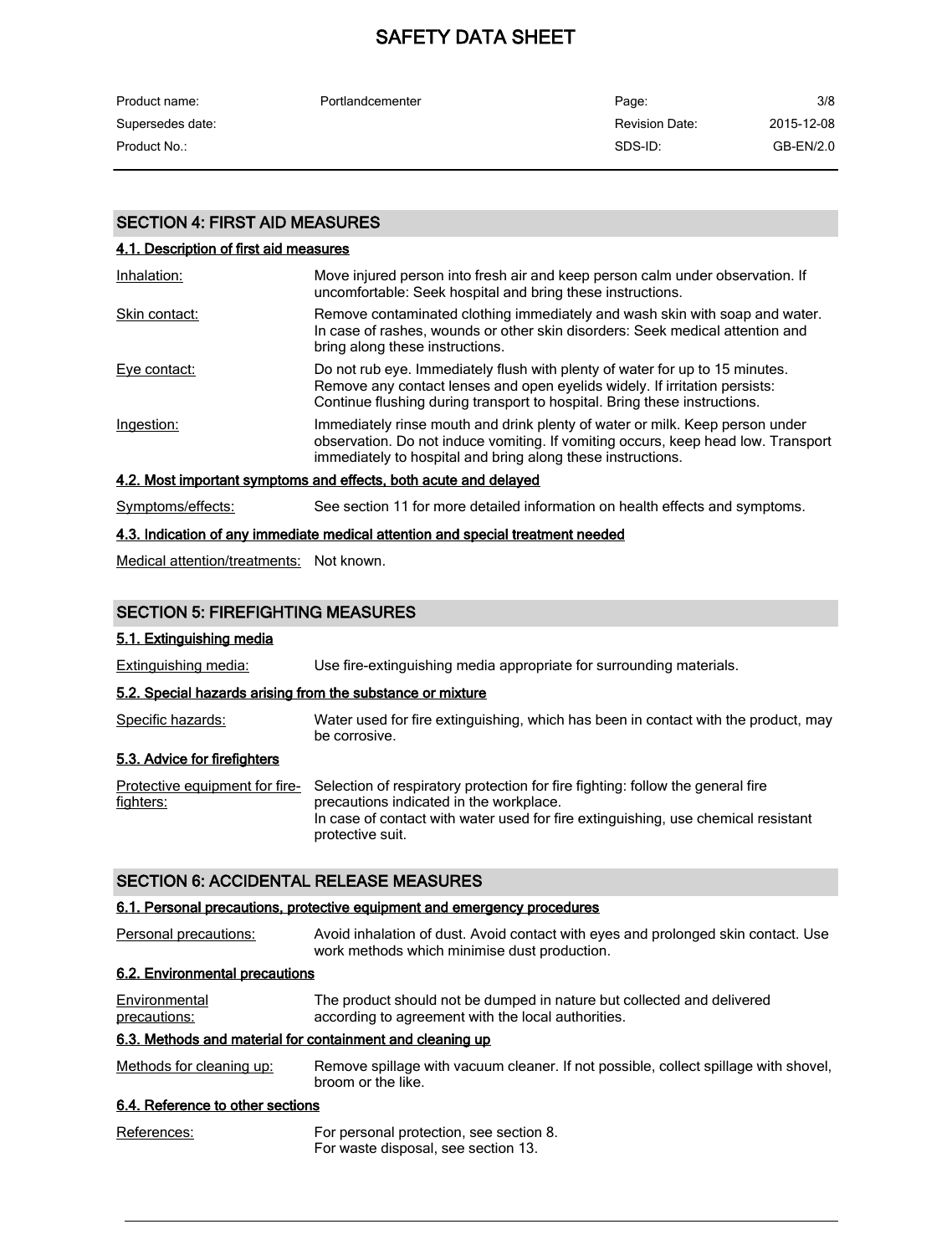| Product name:    | Portlandcementer | Page:                 | 4/8        |
|------------------|------------------|-----------------------|------------|
| Supersedes date: |                  | <b>Revision Date:</b> | 2015-12-08 |
| Product No.:     |                  | SDS-ID:               | GB-EN/2.0  |

## SECTION 7: HANDLING AND STORAGE

| 7.1. Precautions for safe handling      |                                                                                                                                                                                             |
|-----------------------------------------|---------------------------------------------------------------------------------------------------------------------------------------------------------------------------------------------|
| Safe handling advice:                   | Observe good chemical hygiene practices. Avoid spreading dust. Avoid inhalation<br>of dust. Avoid contact with eyes and prolonged skin contact. Change<br>contaminated clothing.            |
| Technical measures:                     | Use work methods which minimise dust production.                                                                                                                                            |
| Technical precautions:                  | Mechanical ventilation may be required. Provide easy access to water supply and<br>eye wash facilities.                                                                                     |
|                                         | 7.2. Conditions for safe storage, including any incompatibilities                                                                                                                           |
| Technical measures for safe<br>storage: | No special precautions.                                                                                                                                                                     |
| Storage conditions:                     | Store in closed original container in a dry place. Seal opened containers and use<br>up as soon as possible. When stored in humid conditions, the chromate<br>neutralisation will decrease. |
| 7.3. Specific end use(s)                |                                                                                                                                                                                             |
| Specific use(s):                        | Not relevant.                                                                                                                                                                               |

## SECTION 8: EXPOSURE CONTROLS/PERSONAL PROTECTION

#### 8.1. Control parameters

#### Occupational exposure limits:

| CAS-No.:                                   | Chemical name:                       | <u>As:</u>                | Exposure limits:                                                                                                                                | Type:      | Notes: | References: |
|--------------------------------------------|--------------------------------------|---------------------------|-------------------------------------------------------------------------------------------------------------------------------------------------|------------|--------|-------------|
| 65997-15-1                                 | Portland cement.<br>respirable dust  |                           | 4 mg/m $3$                                                                                                                                      | <b>TWA</b> |        | <b>EH40</b> |
| 65997-15-1                                 | Portland cement. inhalable -<br>dust |                           | $10 \text{ mg/m}$                                                                                                                               | <b>TWA</b> |        | EH40        |
| 8.2. Exposure controls                     |                                      |                           |                                                                                                                                                 |            |        |             |
| <b>Engineering measures:</b>               |                                      |                           | Provide adequate ventilation. Observe occupational exposure limits and<br>minimise the risk of inhalation of dust.                              |            |        |             |
| Personal protection:                       |                                      | equipment.                | Personal protection equipment should be chosen according to the CEN<br>standards and in discussion with the supplier of the personal protective |            |        |             |
| Respiratory equipment:                     |                                      |                           | During dust-raising work: Use respiratory equipment with particle filter, type P2.                                                              |            |        |             |
| Hand protection:                           |                                      |                           | Wear protective gloves. Nitrile gloves are recommended. Other types of gloves<br>can be recommended by the glove supplier.                      |            |        |             |
| Eve protection:                            |                                      | Wear goggles/face shield. |                                                                                                                                                 |            |        |             |
| <b>Skin protection:</b>                    |                                      | with splashing work.      | Wear special protective clothing. Hood or helmet shall be used in connection                                                                    |            |        |             |
| Hygiene measures:                          |                                      | water after work.         | Remove contaminated clothing and wash the skin thoroughly with soap and                                                                         |            |        |             |
| <b>Environmental Exposure</b><br>Controls: |                                      | Not available.            |                                                                                                                                                 |            |        |             |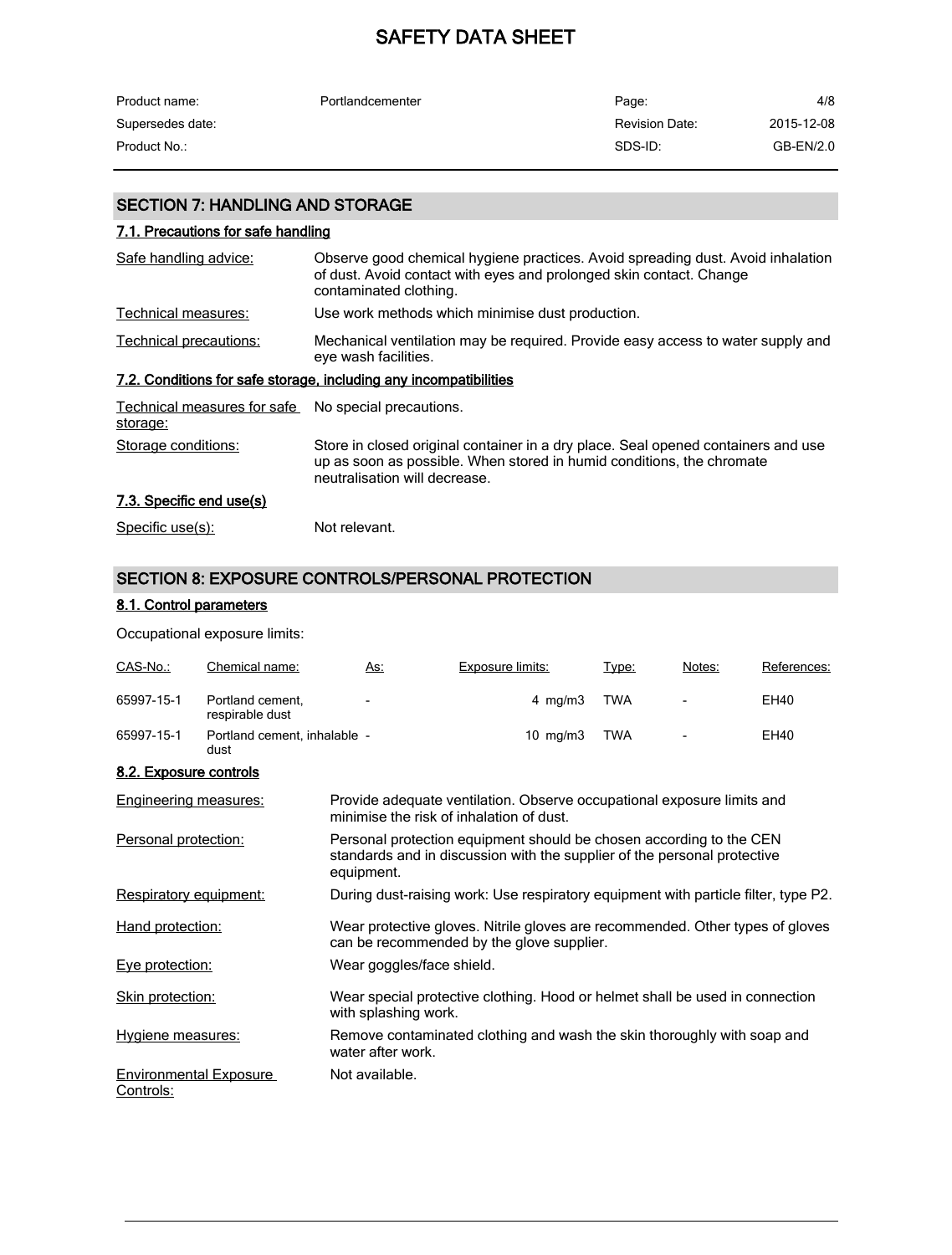| Product name:    | Portlandcementer | Page:                 | 5/8        |
|------------------|------------------|-----------------------|------------|
| Supersedes date: |                  | <b>Revision Date:</b> | 2015-12-08 |
| Product No.:     |                  | SDS-ID:               | GB-EN/2.0  |

#### SECTION 9: PHYSICAL AND CHEMICAL PROPERTIES

#### 9.1. Information on basic physical and chemical properties

| Appearance:            | cement grey                      |
|------------------------|----------------------------------|
| Odour:                 | Odourless.                       |
| <u>pH:</u>             | Ready-to-use mixture: approx. 13 |
| Boiling point:         | Not relevant.                    |
| <b>Flash point:</b>    | Not relevant.                    |
| Explosion limits:      | Not relevant.                    |
| Relative density:      | Not available.                   |
| Solubility:            | Miscible with water.             |
| 9.2. Other information |                                  |
| Other data:            | Not relevant.                    |

#### SECTION 10: STABILITY AND REACTIVITY

#### 10.1. Reactivity

Reactivity: None known.

#### 10.2. Chemical stability

Stability: Stable under normal temperature conditions. The content of chromate reducing agent is gradually diminished.

#### 10.3. Possibility of hazardous reactions

Hazardous Reactions: None known.

#### 10.4. Conditions to avoid

Conditions/materials to avoid: The product will harden into a hard mass in contact with water and moisture.

#### 10.5. Incompatible materials

Incompatible materials: Not known.

#### 10.6. Hazardous decomposition products

Hazardous decomposition products: None in particular.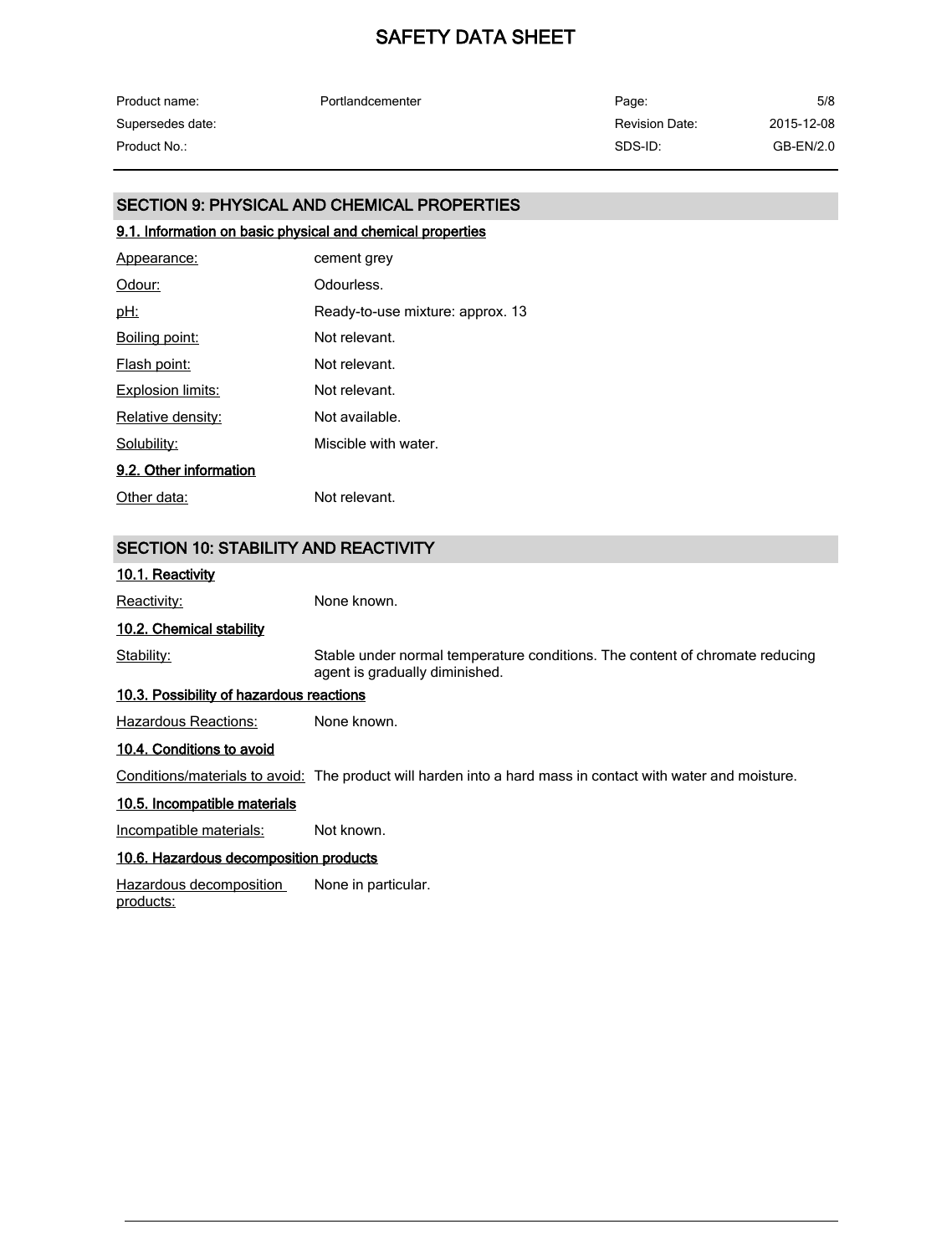| Product name:    | Portlandcementer | Page:          | 6/8        |
|------------------|------------------|----------------|------------|
| Supersedes date: |                  | Revision Date: | 2015-12-08 |
| Product No.:     |                  | SDS-ID:        | GB-EN/2.0  |

#### SECTION 11: TOXICOLOGICAL INFORMATION

#### 11.1. Information on toxicological effects

| Acute Toxicity (Oral):                                    | Based on available data, the classification criteria are not met.                                                                                       |
|-----------------------------------------------------------|---------------------------------------------------------------------------------------------------------------------------------------------------------|
| <b>Acute Toxicity (Dermal):</b>                           | Based on available data, the classification criteria are not met.                                                                                       |
| <b>Acute Toxicity (Inhalation):</b>                       | Based on available data, the classification criteria are not met.                                                                                       |
| Skin Corrosion/Irritation:                                | Causes skin irritation.                                                                                                                                 |
| Serious eye damage/irritation: Causes serious eye damage. |                                                                                                                                                         |
| Respiratory or skin<br>sensitisation:                     | May cause an allergic skin reaction.                                                                                                                    |
| Germ cell mutagenicity:                                   | Based on available data, the classification criteria are not met.                                                                                       |
| Carcinogenicity:                                          | Based on available data, the classification criteria are not met.                                                                                       |
| Reproductive Toxicity:                                    | Based on available data, the classification criteria are not met.                                                                                       |
| STOT - Single exposure:                                   | May cause respiratory irritation.                                                                                                                       |
| STOT - Repeated exposure:                                 | Based on available data, the classification criteria are not met.                                                                                       |
| <b>Aspiration hazard:</b>                                 | Based on available data, the classification criteria are not met.                                                                                       |
| Inhalation:                                               | Dust may irritate throat and respiratory system and cause coughing.                                                                                     |
| Skin contact:                                             | Dust has an irritating effect on moist skin. Prolonged or repeated contact: Risk of<br>sensitisation or allergic reactions among sensitive individuals. |
| Eye contact:                                              | Dust or splashes from the mixture may cause permanent eye damage. Immediate<br>first aid is necessary.                                                  |
| Ingestion:                                                | Not likely, due to the form of the product. Ingestion may cause severe irritation of<br>the mouth, the oesophagus and the gastrointestinal tract.       |
| Specific effects:                                         | Frequent inhalation of dust over a long period of time increases the risk of<br>developing lung diseases.                                               |

#### SECTION 12: ECOLOGICAL INFORMATION

#### 12.1. Toxicity

Ecotoxicity: The product is not expected to be hazardous to the environment.

#### 12.2. Persistence and degradability

Degradability: The product reacts with water to form a solid insoluble reaction product which is non-degradable, according to information available.

#### 12.3. Bioaccumulative potential

Bioaccumulative potential: No data available on bioaccumulation.

#### 12.4. Mobility in soil

Mobility: Modata available.

### 12.5. Results of PBT and vPvB assessment

PBT/vPvB: This product does not contain any PBT or vPvB substances.

### 12.6. Other adverse effects

Other adverse effects: None known.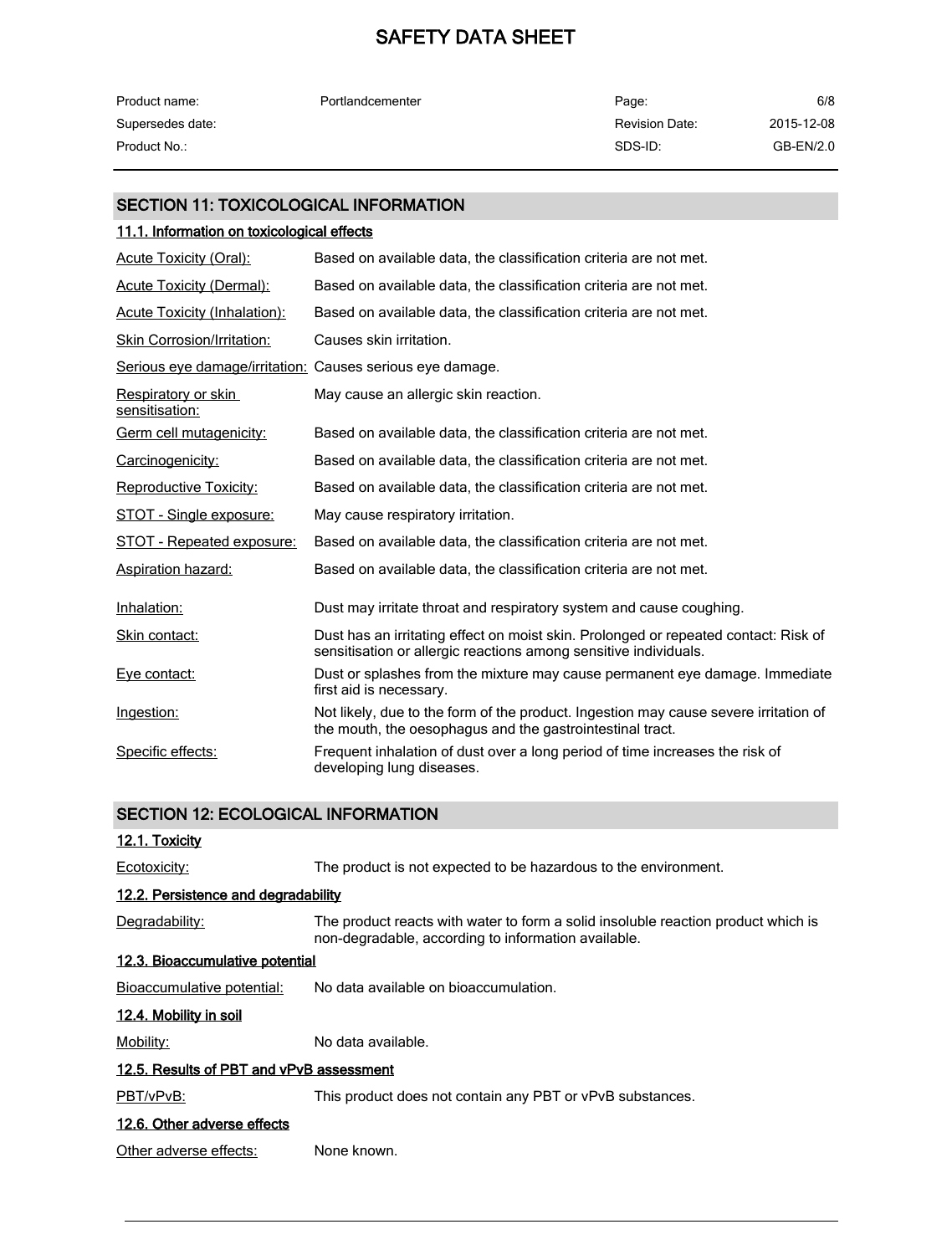| Product name:    | Portlandcementer | Page:          | 7/8        |
|------------------|------------------|----------------|------------|
| Supersedes date: |                  | Revision Date: | 2015-12-08 |
| Product No.:     |                  | SDS-ID:        | GB-EN/2.0  |

#### SECTION 13: DISPOSAL CONSIDERATIONS

#### 13.1. Waste treatment methods

Dispose of waste and residues in accordance with local authority requirements. Waste is classified as hazardous waste. Note that fully cured material is not considered as hazardous waste.

Waste from residues: EWC-code: 10 13 06 Empty packaging: EWC-code: 15 01 01

#### SECTION 14: TRANSPORT INFORMATION

The product is not covered by international regulation on the transport of dangerous goods (IMDG, IATA, ADR/RID).

#### 14.1. UN number

UN-No:

#### 14.2. UN proper shipping name

Proper Shipping Name:

#### 14.3. Transport hazard class(es)

Class:

#### 14.4. Packing group

<u>PG:</u>

#### 14.5. Environmental hazards

Marine pollutant:

Environmentally Hazardous -

substance:

14.6. Special precautions for user

Special precautions: None known.

#### 14.7. Transport in bulk according to Annex II of MARPOL and the IBC Code

Transport in bulk: Not relevant.